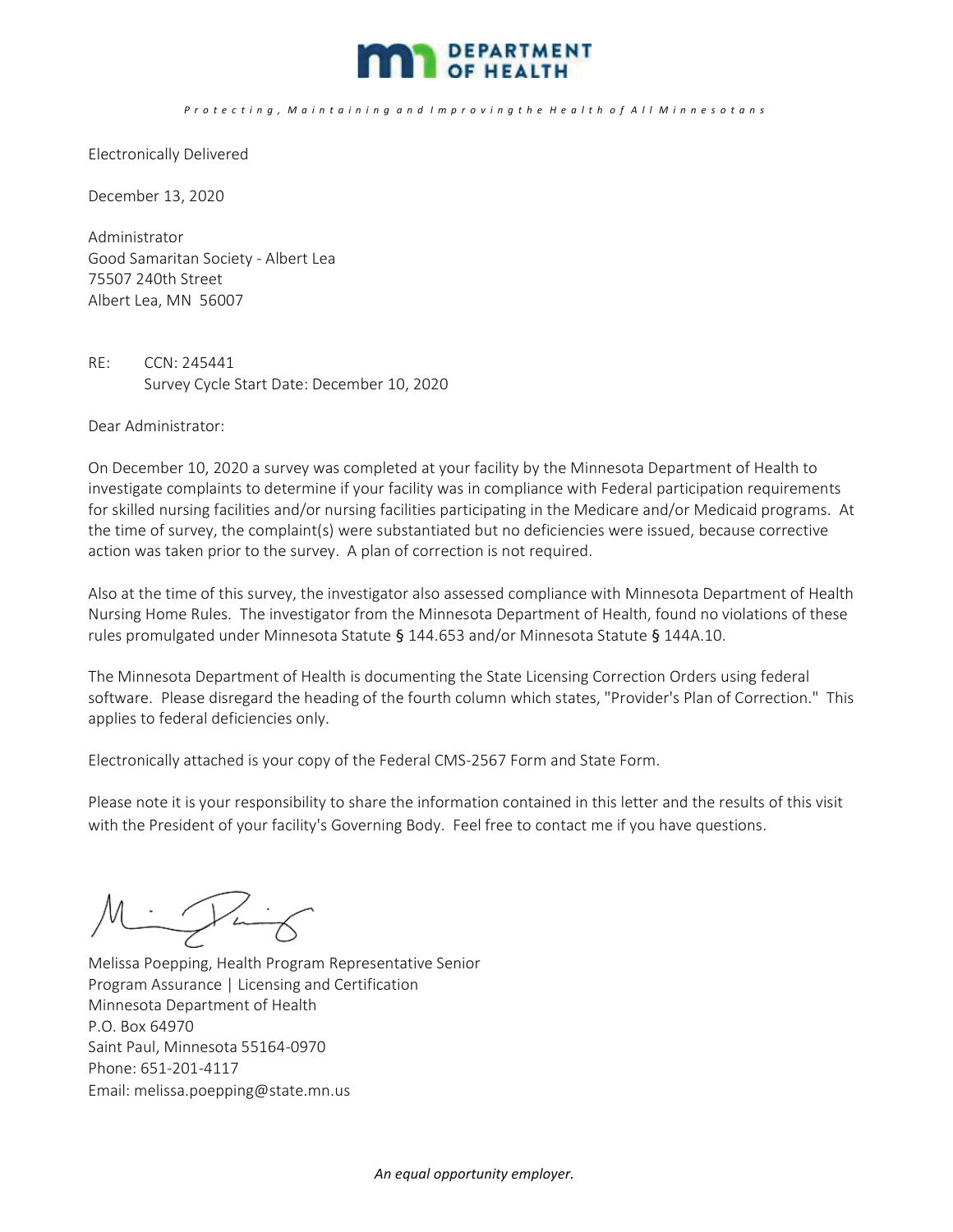| Minnesota Department of Health           |                                                                                             |                                                                                                                                                                                                                                                                                                                                                                                                                                                                                                                                                                                                                                                                                                                                                                                                                                             |                                   |                                                                                                                          |                  |                          |  |  |  |
|------------------------------------------|---------------------------------------------------------------------------------------------|---------------------------------------------------------------------------------------------------------------------------------------------------------------------------------------------------------------------------------------------------------------------------------------------------------------------------------------------------------------------------------------------------------------------------------------------------------------------------------------------------------------------------------------------------------------------------------------------------------------------------------------------------------------------------------------------------------------------------------------------------------------------------------------------------------------------------------------------|-----------------------------------|--------------------------------------------------------------------------------------------------------------------------|------------------|--------------------------|--|--|--|
| STATEMENT OF DEFICIENCIES                |                                                                                             | (X1) PROVIDER/SUPPLIER/CLIA                                                                                                                                                                                                                                                                                                                                                                                                                                                                                                                                                                                                                                                                                                                                                                                                                 |                                   | (X2) MULTIPLE CONSTRUCTION                                                                                               | (X3) DATE SURVEY |                          |  |  |  |
|                                          | AND PLAN OF CORRECTION                                                                      | <b>IDENTIFICATION NUMBER:</b>                                                                                                                                                                                                                                                                                                                                                                                                                                                                                                                                                                                                                                                                                                                                                                                                               |                                   |                                                                                                                          |                  | <b>COMPLETED</b>         |  |  |  |
|                                          |                                                                                             |                                                                                                                                                                                                                                                                                                                                                                                                                                                                                                                                                                                                                                                                                                                                                                                                                                             |                                   |                                                                                                                          | C                |                          |  |  |  |
|                                          |                                                                                             | 00131                                                                                                                                                                                                                                                                                                                                                                                                                                                                                                                                                                                                                                                                                                                                                                                                                                       | <b>B. WING</b>                    |                                                                                                                          |                  | 12/10/2020               |  |  |  |
|                                          | NAME OF PROVIDER OR SUPPLIER                                                                |                                                                                                                                                                                                                                                                                                                                                                                                                                                                                                                                                                                                                                                                                                                                                                                                                                             |                                   | STREET ADDRESS, CITY, STATE, ZIP CODE                                                                                    |                  |                          |  |  |  |
|                                          |                                                                                             |                                                                                                                                                                                                                                                                                                                                                                                                                                                                                                                                                                                                                                                                                                                                                                                                                                             | 75507 240TH STREET                |                                                                                                                          |                  |                          |  |  |  |
|                                          | <b>GOOD SAMARITAN SOCIETY - ALBERT LEA</b>                                                  |                                                                                                                                                                                                                                                                                                                                                                                                                                                                                                                                                                                                                                                                                                                                                                                                                                             | ALBERT LEA, MN 56007              |                                                                                                                          |                  |                          |  |  |  |
| $(X4)$ ID<br><b>PREFIX</b><br><b>TAG</b> |                                                                                             | SUMMARY STATEMENT OF DEFICIENCIES<br>(EACH DEFICIENCY MUST BE PRECEDED BY FULL<br>REGULATORY OR LSC IDENTIFYING INFORMATION)                                                                                                                                                                                                                                                                                                                                                                                                                                                                                                                                                                                                                                                                                                                | ID<br><b>PREFIX</b><br><b>TAG</b> | PROVIDER'S PLAN OF CORRECTION<br>(EACH CORRECTIVE ACTION SHOULD BE<br>CROSS-REFERENCED TO THE APPROPRIATE<br>DEFICIENCY) |                  | (X5)<br>COMPLETE<br>DATE |  |  |  |
| 2 0 0 0                                  | <b>Initial Comments</b>                                                                     |                                                                                                                                                                                                                                                                                                                                                                                                                                                                                                                                                                                                                                                                                                                                                                                                                                             | 2 0 0 0                           |                                                                                                                          |                  |                          |  |  |  |
|                                          |                                                                                             | *****ATTENTION******                                                                                                                                                                                                                                                                                                                                                                                                                                                                                                                                                                                                                                                                                                                                                                                                                        |                                   |                                                                                                                          |                  |                          |  |  |  |
|                                          |                                                                                             | NH LICENSING CORRECTION ORDER                                                                                                                                                                                                                                                                                                                                                                                                                                                                                                                                                                                                                                                                                                                                                                                                               |                                   |                                                                                                                          |                  |                          |  |  |  |
|                                          | the Minnesota Department of Health.<br>corrected requires compliance with all<br>corrected. | In accordance with Minnesota Statute, section<br>144A.10, this correction order has been issued<br>pursuant to a survey. If, upon reinspection, it is<br>found that the deficiency or deficiencies cited<br>herein are not corrected, a fine for each violation<br>not corrected shall be assessed in accordance<br>with a schedule of fines promulgated by rule of<br>Determination of whether a violation has been<br>requirements of the rule provided at the tag<br>number and MN Rule number indicated below.<br>When a rule contains several items, failure to<br>comply with any of the items will be considered<br>lack of compliance. Lack of compliance upon<br>re-inspection with any item of multi-part rule will<br>result in the assessment of a fine even if the item<br>that was violated during the initial inspection was |                                   |                                                                                                                          |                  |                          |  |  |  |
|                                          |                                                                                             | You may request a hearing on any assessments<br>that may result from non-compliance with these<br>orders provided that a written request is made to<br>the Department within 15 days of receipt of a<br>notice of assessment for non-compliance.                                                                                                                                                                                                                                                                                                                                                                                                                                                                                                                                                                                            |                                   |                                                                                                                          |                  |                          |  |  |  |
|                                          | <b>INITIAL COMMENTS:</b>                                                                    | On 12/9/20, an abbreviated survey was<br>conducted to determine compliance with State<br>Licensure. Your facility was found to be in<br>compliance with the MN State Licensure.                                                                                                                                                                                                                                                                                                                                                                                                                                                                                                                                                                                                                                                             |                                   |                                                                                                                          |                  |                          |  |  |  |
|                                          |                                                                                             | The following complaint were found to be<br>substantiated: H5441044C & H5441045C,                                                                                                                                                                                                                                                                                                                                                                                                                                                                                                                                                                                                                                                                                                                                                           |                                   |                                                                                                                          |                  |                          |  |  |  |
|                                          | Minnesota Department of Health                                                              | LABORATORY DIRECTOR'S OR PROVIDER/SUPPLIER REPRESENTATIVE'S SIGNATURE                                                                                                                                                                                                                                                                                                                                                                                                                                                                                                                                                                                                                                                                                                                                                                       |                                   | <b>TITLE</b>                                                                                                             |                  | (X6) DATE                |  |  |  |

Electronically Signed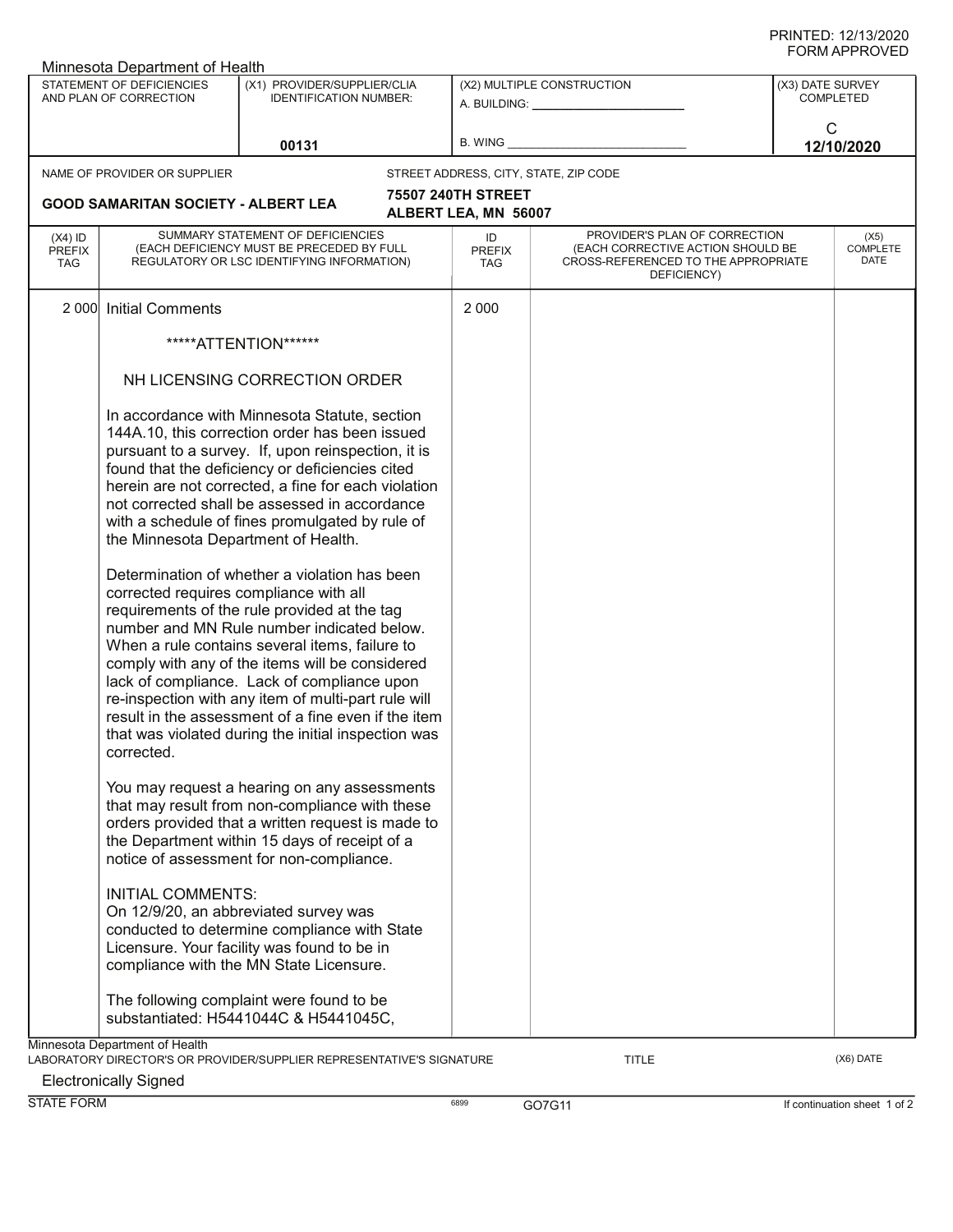| <b>Minnesota Department of Health</b>    |                                                                                                                                                                                                                                                                     |                                                                                                                              |  |                            |                                                                                                                          |                  |                          |  |
|------------------------------------------|---------------------------------------------------------------------------------------------------------------------------------------------------------------------------------------------------------------------------------------------------------------------|------------------------------------------------------------------------------------------------------------------------------|--|----------------------------|--------------------------------------------------------------------------------------------------------------------------|------------------|--------------------------|--|
|                                          | STATEMENT OF DEFICIENCIES<br>AND PLAN OF CORRECTION                                                                                                                                                                                                                 | (X1) PROVIDER/SUPPLIER/CLIA<br>IDENTIFICATION NUMBER:                                                                        |  |                            | (X2) MULTIPLE CONSTRUCTION<br>A. BUILDING: _________________                                                             | (X3) DATE SURVEY | COMPLETED                |  |
|                                          |                                                                                                                                                                                                                                                                     | 00131                                                                                                                        |  | B. WING                    |                                                                                                                          | ${\bf C}$        | 12/10/2020               |  |
|                                          | NAME OF PROVIDER OR SUPPLIER                                                                                                                                                                                                                                        |                                                                                                                              |  |                            | STREET ADDRESS, CITY, STATE, ZIP CODE                                                                                    |                  |                          |  |
|                                          |                                                                                                                                                                                                                                                                     |                                                                                                                              |  | 75507 240TH STREET         |                                                                                                                          |                  |                          |  |
|                                          | <b>GOOD SAMARITAN SOCIETY - ALBERT LEA</b>                                                                                                                                                                                                                          |                                                                                                                              |  | ALBERT LEA, MN 56007       |                                                                                                                          |                  |                          |  |
| $(X4)$ ID<br><b>PREFIX</b><br><b>TAG</b> |                                                                                                                                                                                                                                                                     | SUMMARY STATEMENT OF DEFICIENCIES<br>(EACH DEFICIENCY MUST BE PRECEDED BY FULL<br>REGULATORY OR LSC IDENTIFYING INFORMATION) |  | ID<br><b>PREFIX</b><br>TAG | PROVIDER'S PLAN OF CORRECTION<br>(EACH CORRECTIVE ACTION SHOULD BE<br>CROSS-REFERENCED TO THE APPROPRIATE<br>DEFICIENCY) |                  | (X5)<br>COMPLETE<br>DATE |  |
| 2 0 0 0                                  | Continued From page 1                                                                                                                                                                                                                                               |                                                                                                                              |  | 2 0 0 0                    |                                                                                                                          |                  |                          |  |
|                                          | however no licensing orders were issued.                                                                                                                                                                                                                            |                                                                                                                              |  |                            |                                                                                                                          |                  |                          |  |
|                                          | The facility is enrolled in ePOC and therefore a<br>signature is not required at the bottom of the first<br>page of state form. Although no plan of correction<br>is required, it is required that the facility<br>acknowledge receipt of the electronic documents. |                                                                                                                              |  |                            |                                                                                                                          |                  |                          |  |
|                                          |                                                                                                                                                                                                                                                                     |                                                                                                                              |  |                            |                                                                                                                          |                  |                          |  |
|                                          |                                                                                                                                                                                                                                                                     |                                                                                                                              |  |                            |                                                                                                                          |                  |                          |  |
|                                          | Minnesota Department of Health                                                                                                                                                                                                                                      |                                                                                                                              |  |                            |                                                                                                                          |                  |                          |  |